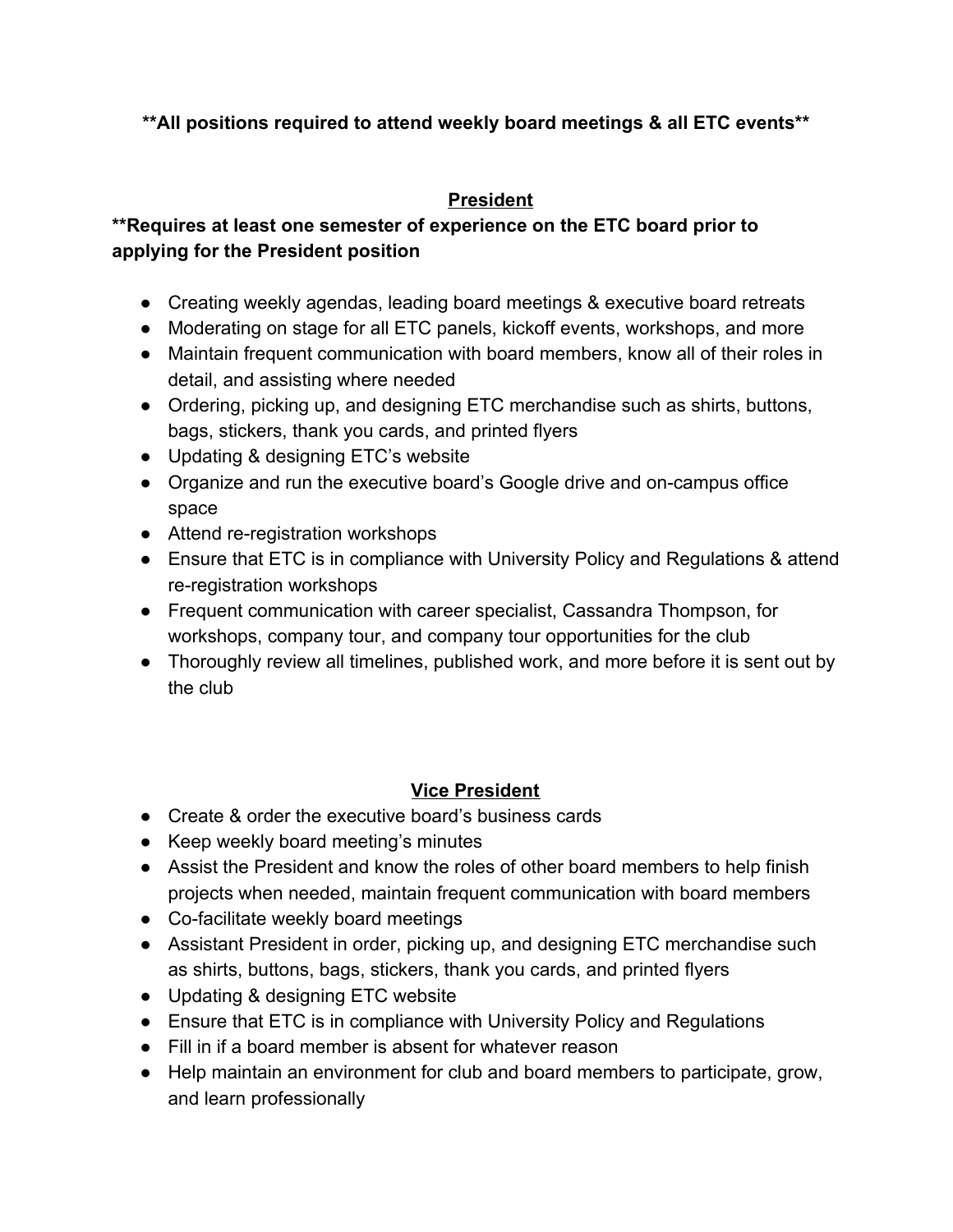## **Finance Director**

- Cash handling & payment transactions for new members
- Managing ETC's budget for the calendar year
- Filing club reimbursement forms in a timely manner
- Frequent communication of account balance, recent transactions, reimbursements, and more with board members
- Frequent communication with the College of Communications & ASI Accounting

### **Director of Internal Communications**

- Serve as the communication liaison between the executive board and general club members
- Run and respond to messages in a timely manner for ETC's email account
- Open availability for biweekly office hours in club's office space
- Must be organized & approachable
- Assists Finance Director check members & nonmembers in for panels
- Write copy & design the weekly newsletter that is sent out to ETC's email list every **Monday**

### **University Relations Director (CICC Representative)**

- Attend weekly CICC meetings & discover future events from other COMM clubs
- Collaborate with Panels Coordinator to draft funding proposals for events
- Present event funding proposal to CICC
- Conduct post-event presentation to CICC
- Ensure executive board members are properly reimbursed

#### **Panels Coordinator**

- Choose themes & decorations for each ETC event
- Keep in contact with Events Committee Specialist (Street Team Coordinator) in terms of what will be made during street team meetings
- Create tabling sign up sheets for events such as Discoverfest
- Create budgets for each event, calculating food expenses
- Create event timelines, assigning board member's roles and making sure the event goes as smoothly as possible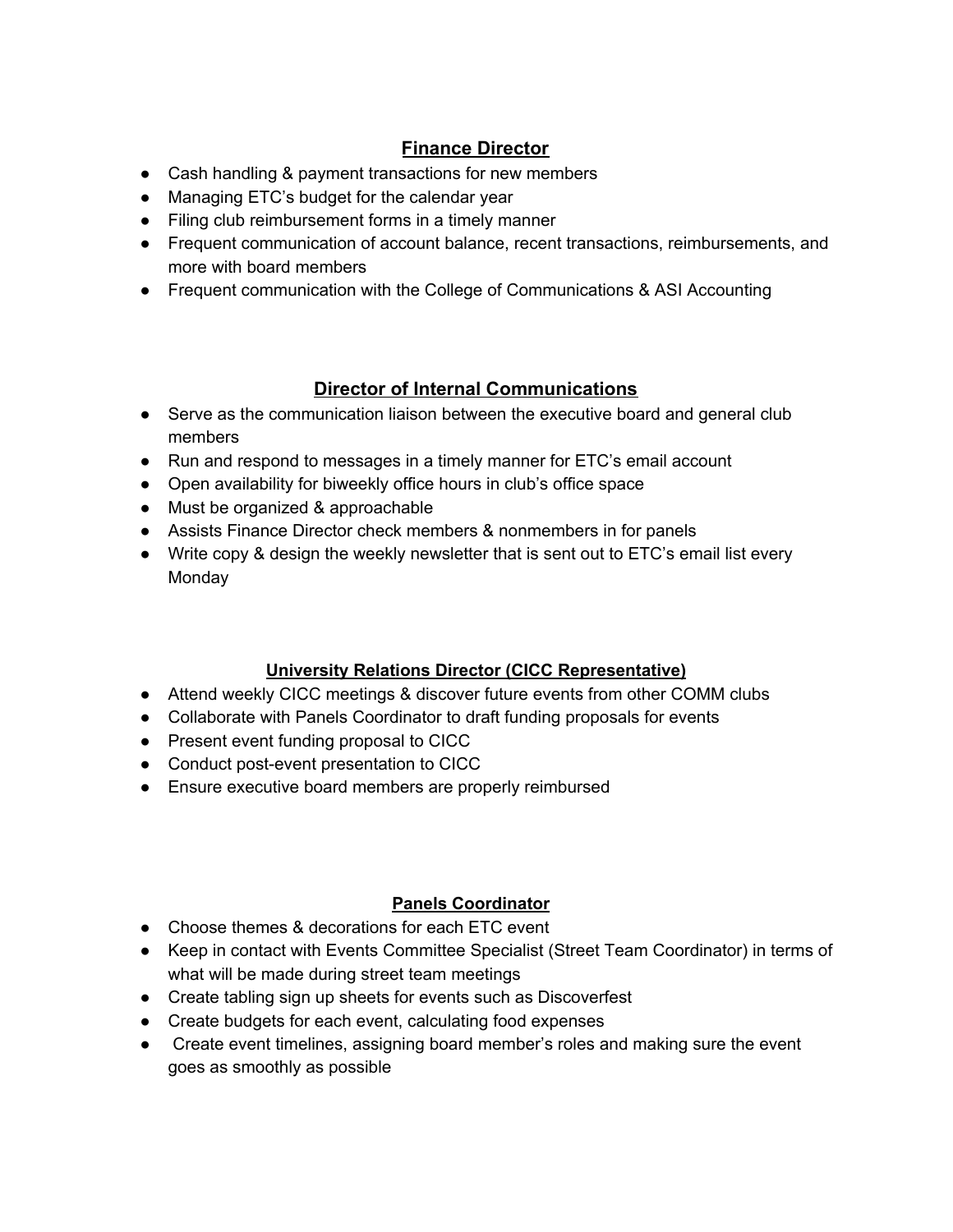#### **Events Director**

- Scheduling and booking rooms on & off-campus for events for each semester
- Managing all confirmation papers from the TSU & details for each event including overlooking budgets, timelines, and decorations for all events
- Keep our TitanLink page up to date with event photos, board member contact list, approved members, and event information
- Keeping up with updated policies & procedures for the TSU & TitanLink
- Managing all aspects for the Annual Industry Mixer including food, decor, entertainment, and venue space budget, booking venue spaces, and more
- Being able to communicate with multiple event coordinators ensuring each event goes smoothly

### **Events Committee Specialist**

- Conduct all Street Team meetings
- Schedule Street Team to help set up, table, food monitor, and clean up for the events
- Plan and execute one big event in the Fall semester Social Mixer with the help of Street Team including food, decor, entertainment, and venue space budget, booking venue spaces, and what type of social mixer you choose
- Decorate & assist other events team members with panels & events
- Assist Events Director with the Industry Mixer
- Make Timelines for all of the Street Team meetings
- Frequent communication with Street Team

#### **Public Relations Director**

- Reaching out to entertainment professionals for the panels and mixers
- Draft email invitations and confirmations for each panel
- Troubleshoot any problems on panel days involving panelists
- Purchase parking permits for panelists
- Create individual subfolders for each panel under the PR folder on Google Drive and add all necessary documentation
- Escort panelists from the parking structure to green room and set up the green room
- Regulate networking lines
- Be Panelists' Point Person on panel days & show professionalism for all ETC events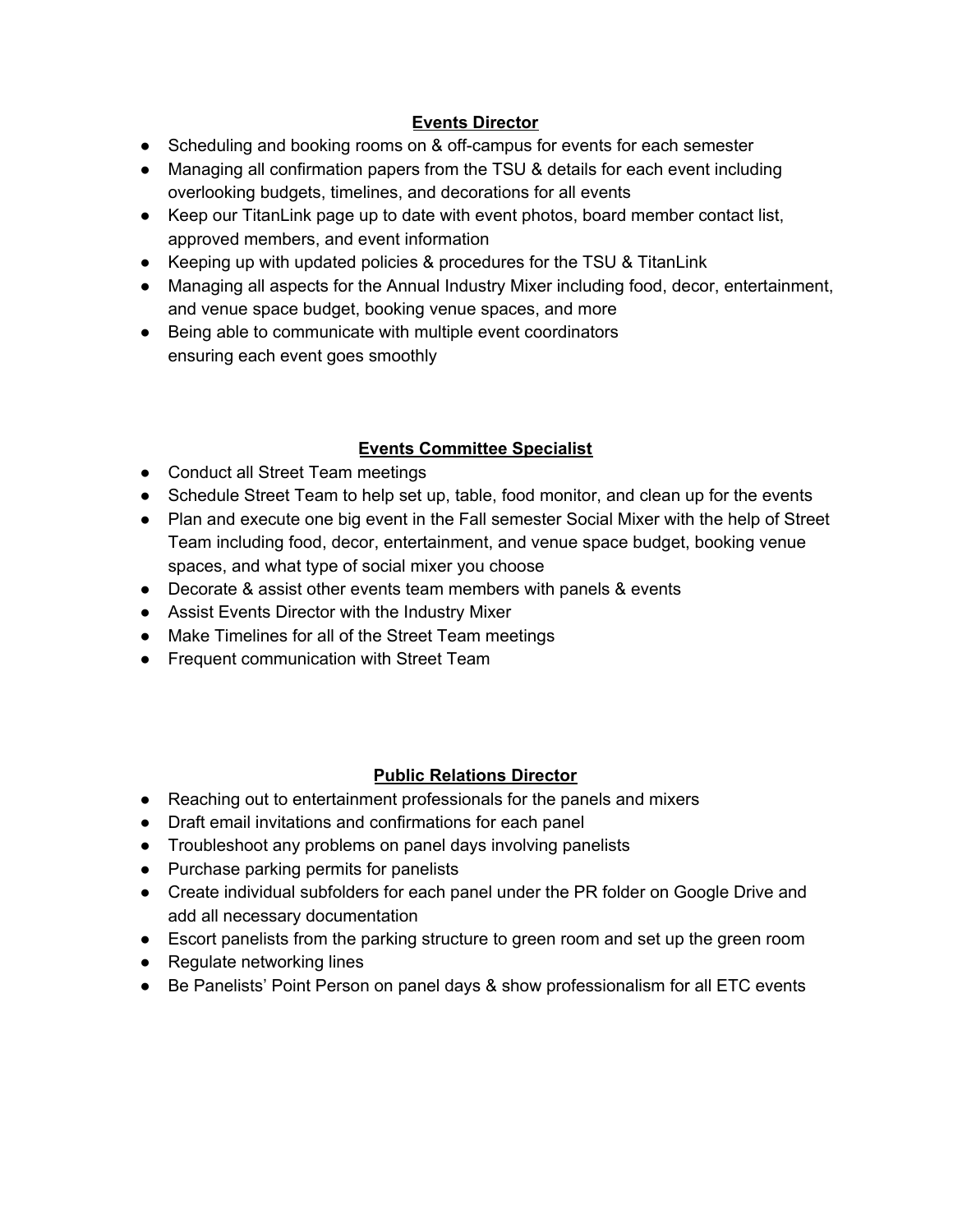#### **Shows Coordinator & Public Relations Assistant**

- Contact TV taping companies to book award shows and TV tapings for members to attend
- Give members all the details & rules to know when attending shows
- Organize a carpool for the day of TV tapings and/or company tours
- Help Public Relations team contact panelists and sponsors
- Provide panelists with all the information they need to know
- Greet and escort panelists with other members of the PR team
- Show professionalism for all ETC events

#### **Public Relations & Sponsorships Specialist**

- Communicate with local businesses, industry professionals, and close connections to create semester & yearly sponsorships deals for the club
- Reaching out to entertainment professionals for the panels and mixers
- Escort panelists from the parking structure to green room and set up the green room
- Regulate networking lines
- Show professionalism for all ETC events

#### **Marketing Director**

- Create media content for all social media platforms
- Develop and implement a monthly marketing plan for the entire marketing team
- Post consistently to all ETC social media accounts
- Compose mass emails to send to the entire College of Communications

#### **Creative Director**

- Create event flyers and promotional material for ETC events and activities
- Assist marketing department in social media postings and content creation
- Must have knowledge or experience with Adobe Photoshop, Adobe Illustrator, or similar programs. Please include examples of your work.